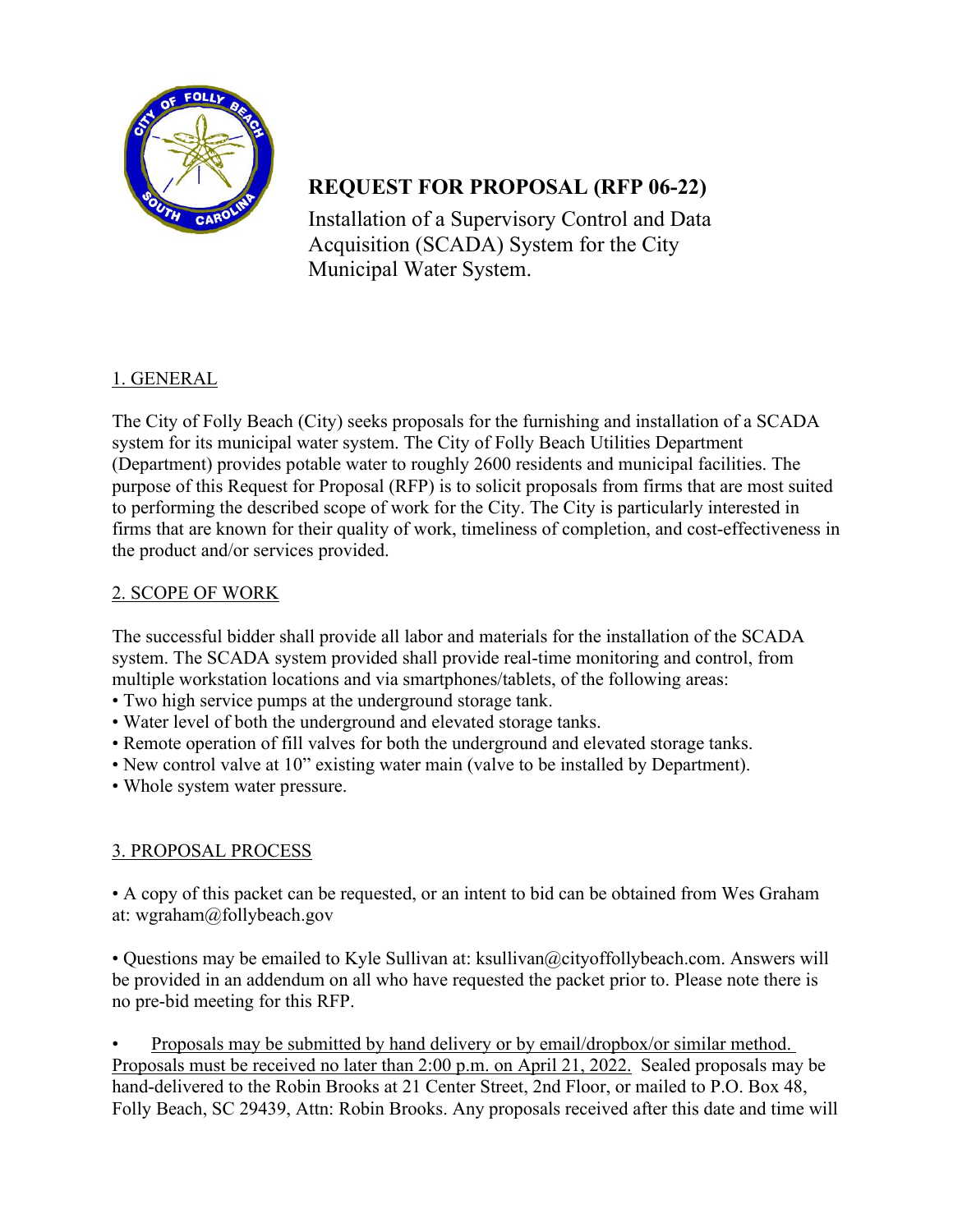be returned to the sender. All proposals must be signed by an official agent or representative of the company submitting the proposal. Proposals must be clearly labeled as RFP 06-22 SCADA System.

• The proposals will be opened at 2:05 p.m. on April 21, 2022. All submitters are invited to be present or send a representative, but attendance is not required.

• Evaluation of proposals will be conducted by City staff from April 22, 2022, through April 29, 2022. The selection decision for the selected bidder will be by City Council resolution at a regularly scheduled Council Meeting on May 10, 2022. The winning bidder will be notified after the City Council Meeting.

### • BID REQUIREMENTS

The proposal must include the following documents as applicable to be considered responsive. Please mark each section accordingly within the proposal. Under the provisions of the Freedom of Information Act, all proposals, excluding pending legal actions, will become public information. Offerors must clearly mark as "CONFIDENTIAL" each page of their proposal that could be exempt from disclosure. The City reserves the right to make the final determination.

• Signed Offeror Representations (form in bid packet) signed by a principal of the firm or an officer authorized to bind the corporation.

• Qualifications to meet the City's objectives. This shall include the size of the business, the office location from which service is provided.

• Pricing quotes within proposal must indicate equipment costs by major component and labor costs listed separately for: installation, setup, testing, and training of City staff.

• Prior work performed, including names and contact information for a minimum of three professional references.

• Indicate and list any pending legal actions.

• Provide a current copy of IRS Form W9.

• Outsourcing Statement: If your organization must outsource or subcontract any work to meet the requirements contained herein, this must be clearly stated in the proposal. Costs should be clearly described for any outsourced or subcontracted work.

All contractual terms and conditions will be subject to review by the City of Folly Beach. This request does not commit the City to the award of a contract, or to pay any costs incurred in the preparation of a response to this request. The City of Folly Beach reserves the right to reject, in whole or in part, any bid submitted which, in the judgment of the City of Folly Beach, would not be in its best interest. The City also reserves the right to waive minor deficiencies or reject any or all proposals.

### • OTHER REQUIREMENTS OF THE SUPPLIER

If the contract is awarded, the supplier must be prepared to provide and agree to the following, at his or her own expense, prior to beginning work and at all times during performance of services: • Commercial General Liability Insurance on an occurrence basis in an amount equal to \$1,000,000 for each occurrence and must include the following coverages: (i) completed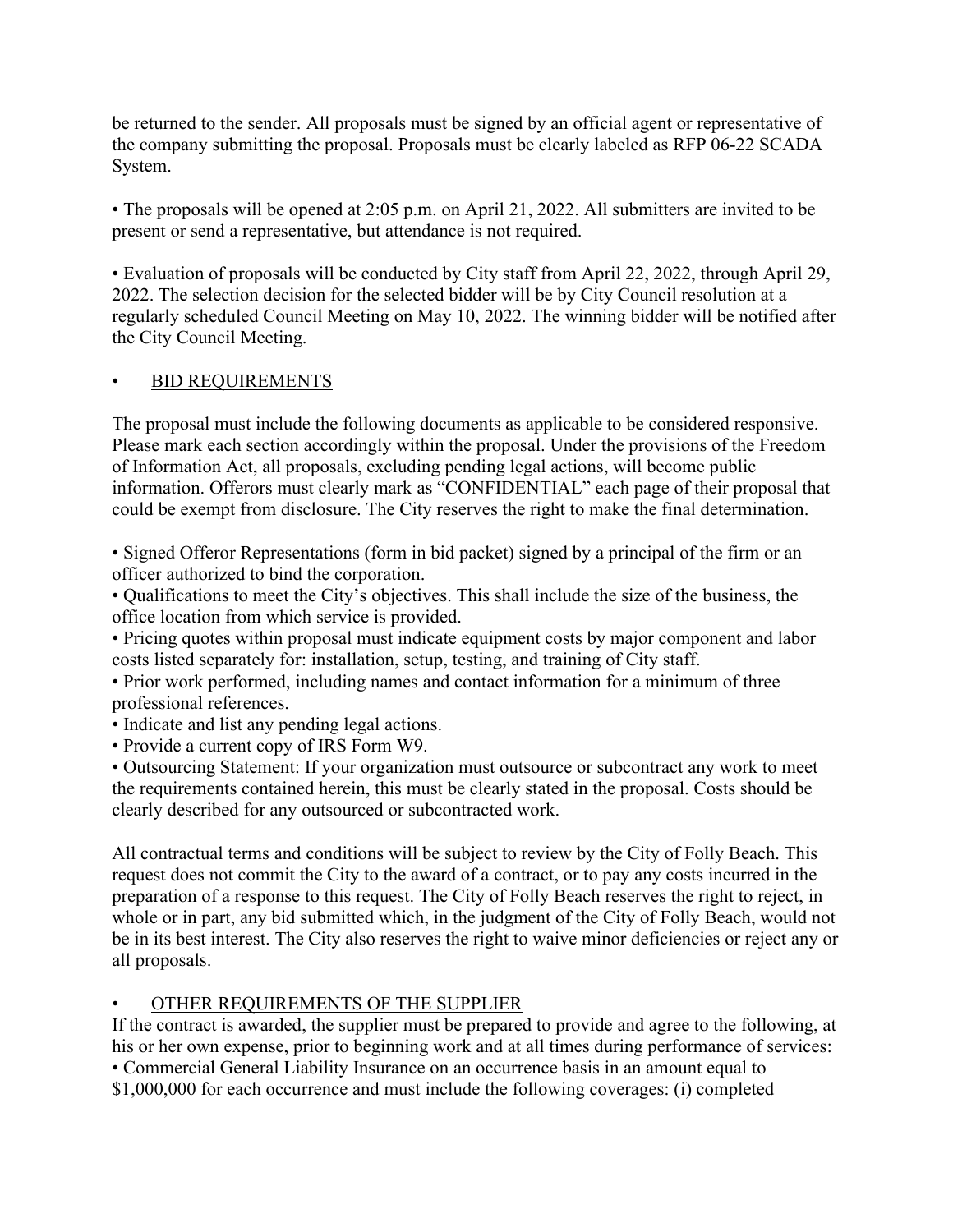operations coverage, (ii) blanket contractual coverage, including both oral and written contracts, (iii) personal injury coverage.

• Indemnification and hold harmless documentation for any and all claims arising out of its performance of its duties under this contract.

• Compliance with all applicable federal, state and local laws, ordinances and regulations.

• The bidder selected will engage in a contractual agreement based on this proposal prior to any work being performed.

• Any modifications to the contract shall be in writing and signed by both parties.

• Obtaining a City of Folly Beach Business License

### • PROPOSAL EVALUATION CRITERIA

The primary intent with regards to the procurement of these services is to obtain what the City would consider to be the best package of product and service. This includes overall suitability, a clear and organized proposal, price competitiveness, quality, and timeliness of previous work performed. Bidders will further be evaluated on their experience, qualifications, and references.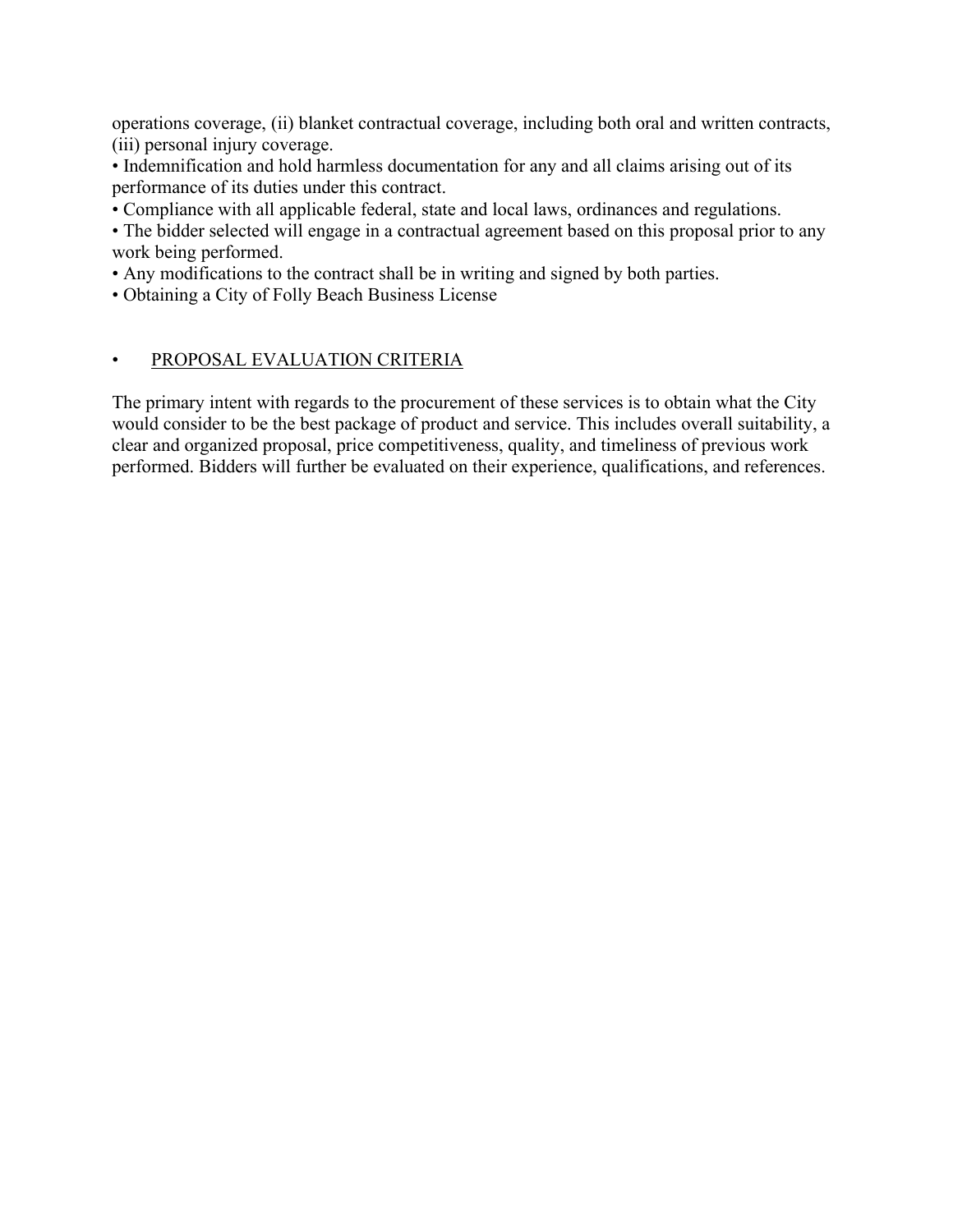

# **City of Folly Beach**

Vendor Name:

### **Offeror Representations**

I certify that:

• I am an agent of the company authorized to make representations on behalf of the company.

• I have read and understand the solicitation.

• I have not in any way colluded with anyone to obtain information that would give me an unfair advantage over others or set pricing for the proposal.

• I (alongside the Company) am qualified to perform the services required by the solicitation.

Authorized Signature for Bidder/Offeror & Date

Before me, the Undersigned, a Notary Public, for and in the County and State aforesaid, personally appeared *a* and made oath.

*Sworn to and Subscribed before me*

this day of , 2022

Notary Public in and for South Carolina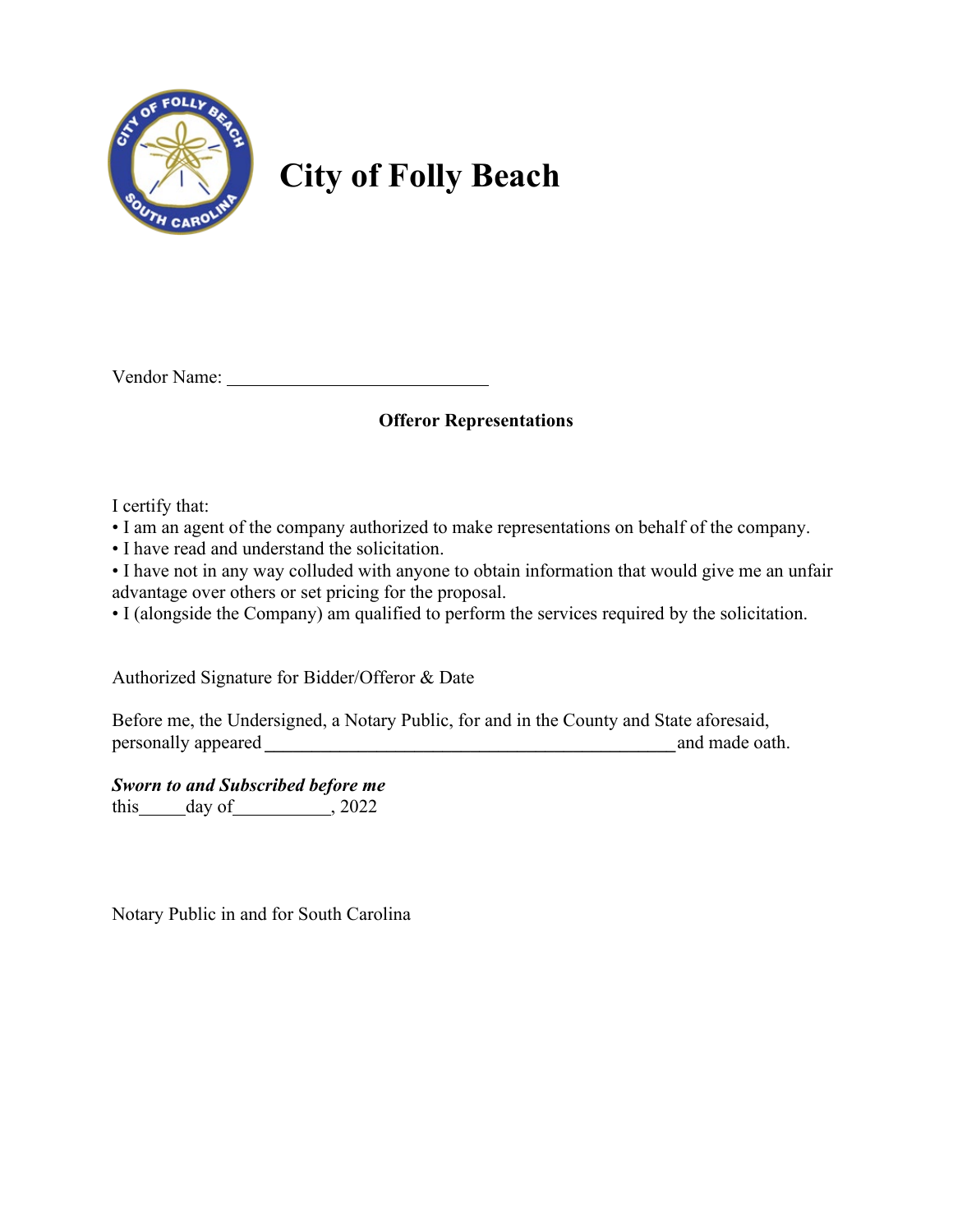

# **REQUEST FOR PROPOSAL (RFP 06-22)**

Installation of a Supervisory Control and Data Acquisition (SCADA) System for the City Municipal Water System.

## ATTACHMENT A. SPECIFICATIONS/REQUIREMENTS

SCADA System to provide monitoring and control to the following items; Two high Service pumps Tank Levels Remote operation of a Tank fill valve. Provide new 10" EBV. Valve will be installed by COFB

Provide the following RTU's for the new system WTP RTU RTU to be located inside water plant office Elevated Tank – Repeater RTU to be located inside elevated storage tank Valve Vault RTU RTU to be located on stainless steel Unistrut adjacent to the valve vault.

FCC License for 450 Mhz radios

### **WTP RTU Details**

- Power 120vac
- 15a Main CB
- Enclosure Nema 12 Painted Steel
- PLC Scadapak 474 PLC No Equal
- Radio MDS Ordit 450 Mhz– No Equal
- 120vac Surge Arrestor
- 24VDC PS with battery backup
- 5 Port Ethernet Switch
- Qty 2 AB 30mm 3 Pos Green Lighted Switch
	- Pump 1 H O A
	- Pump 2 H O A
- Analog Surge Supp on all Analog Inputs
- Interposing Relays on all Digital IO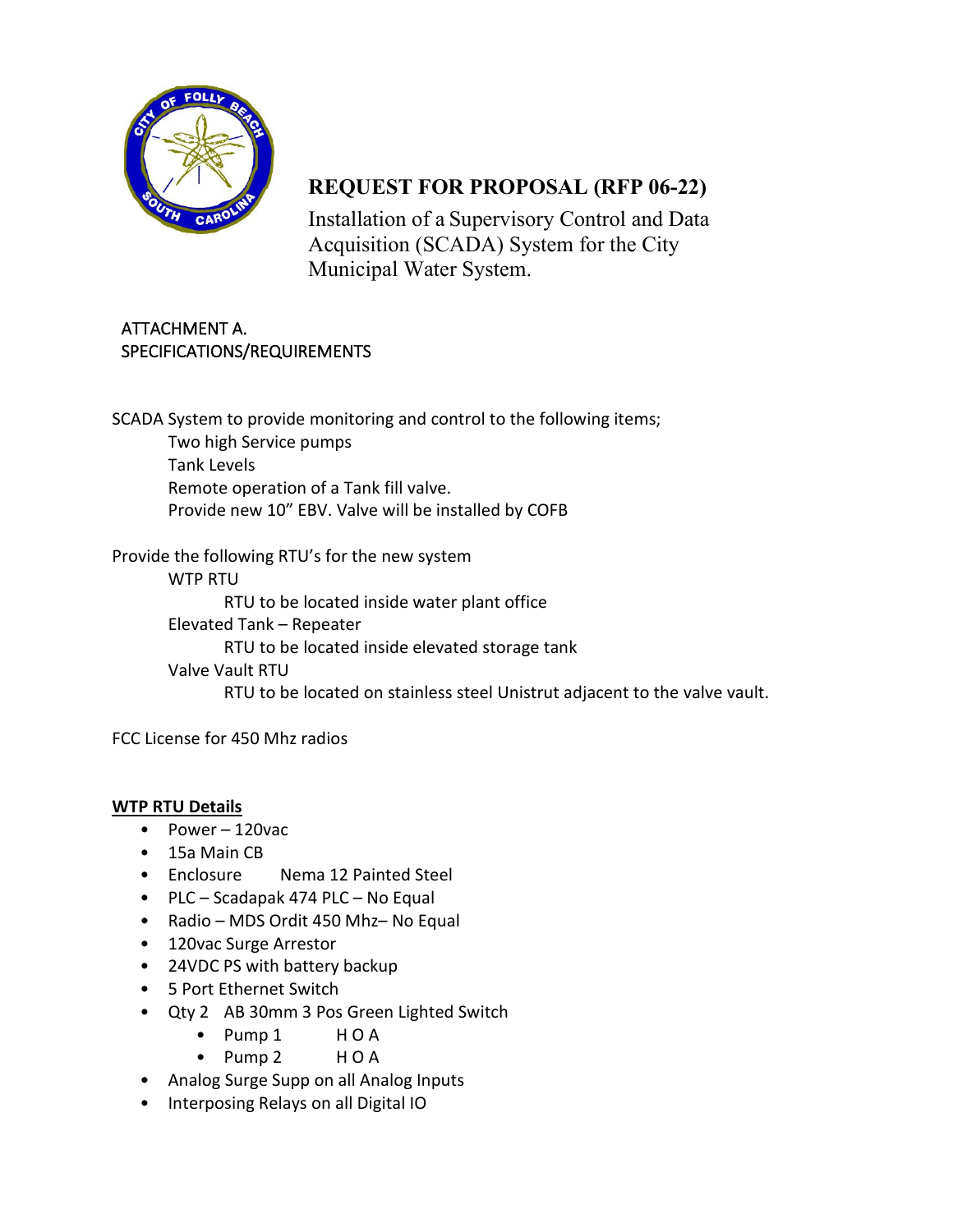- AB 30mm RED LED Lamp System Fault
- Provide GFCI on 4A CB for PLC Programming
- Provide additional terminal block for future additions.
- Contegra SLX130 Level Transducer In Ground Tank No equal
- 3/8 120vac ASCO Solenoid Valve installed on tank fill valve.

IO List

- Digital Inputs
	- Pump 1 Switch in Hand
	- Pump 1 Switch in Auto
	- Pump 2 Switch in Hand
	- Pump 2 Switch in Auto
	- Pump 1 Status
	- Pump 2 Status
	- Pump 1 Fault
	- Pump 2 Fault
	- Reset
	- Tank Fill Valve Closed
	- Spare Relay
	- Spare Relay
- Digital Outputs
	- Pump 1 Run Command
	- Pump 2 Run Command
	- Fault Light
	- Tank Fill Valve Open Command
	- Spare Relay
- Analog Inputs
	- Tank Level
	- Force Main PSI
	- Spare Surge Supp.

#### **Valve Vault RTU Details**

- Power 120vac
- 20 amp SP Main CB
- Enclosure Nema 4X 304 SS with Dead front panel
- PLC Scadapak 474 PLC No Equal
- GE MDS Ordit 450 Mhz radio No Equal
- 120vac Surge Arrestor
- 24VDC PS with battery backup
- 5 Port Ethernet Switch
- Qty 1 AB 30mm 3 Pos Green Lighted Switch
	- Valve Open Auto Close
- Analog Surge Supp on all Analog Inputs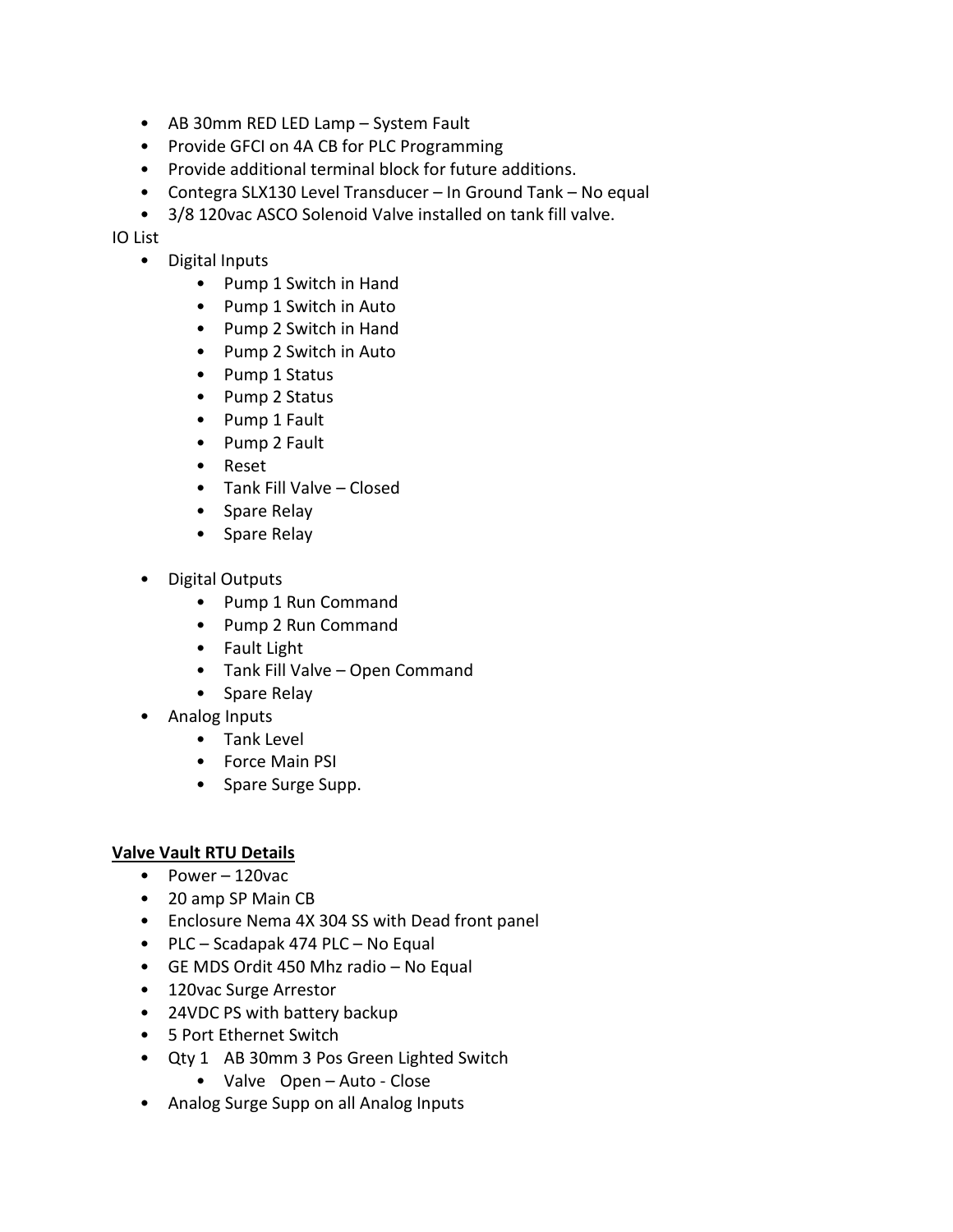- Interposing Relays on all Digital IO
- Provide GFCI on 4A CB for PLC Programming
- Provide 10a CB for Valve Actuator Power
- Submersible PSI transducers KSPI Model #700 1% Accuracy
	- screwed into the side of the control valve to monitor upstream and downstream PSI

### IO List

- Digital Inputs
	- Valve Switch in Open
	- Valve Switch in Auto
	- Valve Switch in Close
	- Valve Feedback Open
	- Valve Feedback Closed
	- High Water Level
	- Spare Relay
- Digital Outputs
	- Valve Open Command
	- Valve Close Command
	- Spare relay
- Analog Inputs
	- Upstream Force Main PSI
	- Downstream Force Main PSI
	- Spare Surge Supp.

Provide and install 10" Gate valve with electric actuator on water main next to existing valve vault.

10" Meuller Gate Valve Electric Actuator 120vac Controls Digital Controls for opening and closing Digital feedbacks for verifying valve is 100% open and closed.

### **Elevated Storage Tank RTU (Repeater) - Details**

- Power 120vac
- 15a Main CB
- Enclosure Nema 12 Painted Steel
- PLC Scadapak 470 PLC No Equal
- Radio MDS Ordit 450 Mhz– No Equal
- 120vac Surge Arrestor
- 24VDC PS with battery backup
- Analog Surge Supp on all Analog Inputs
- Interposing Relays on all Digital IO
- Provide GFCI on 4A CB for PLC Programming